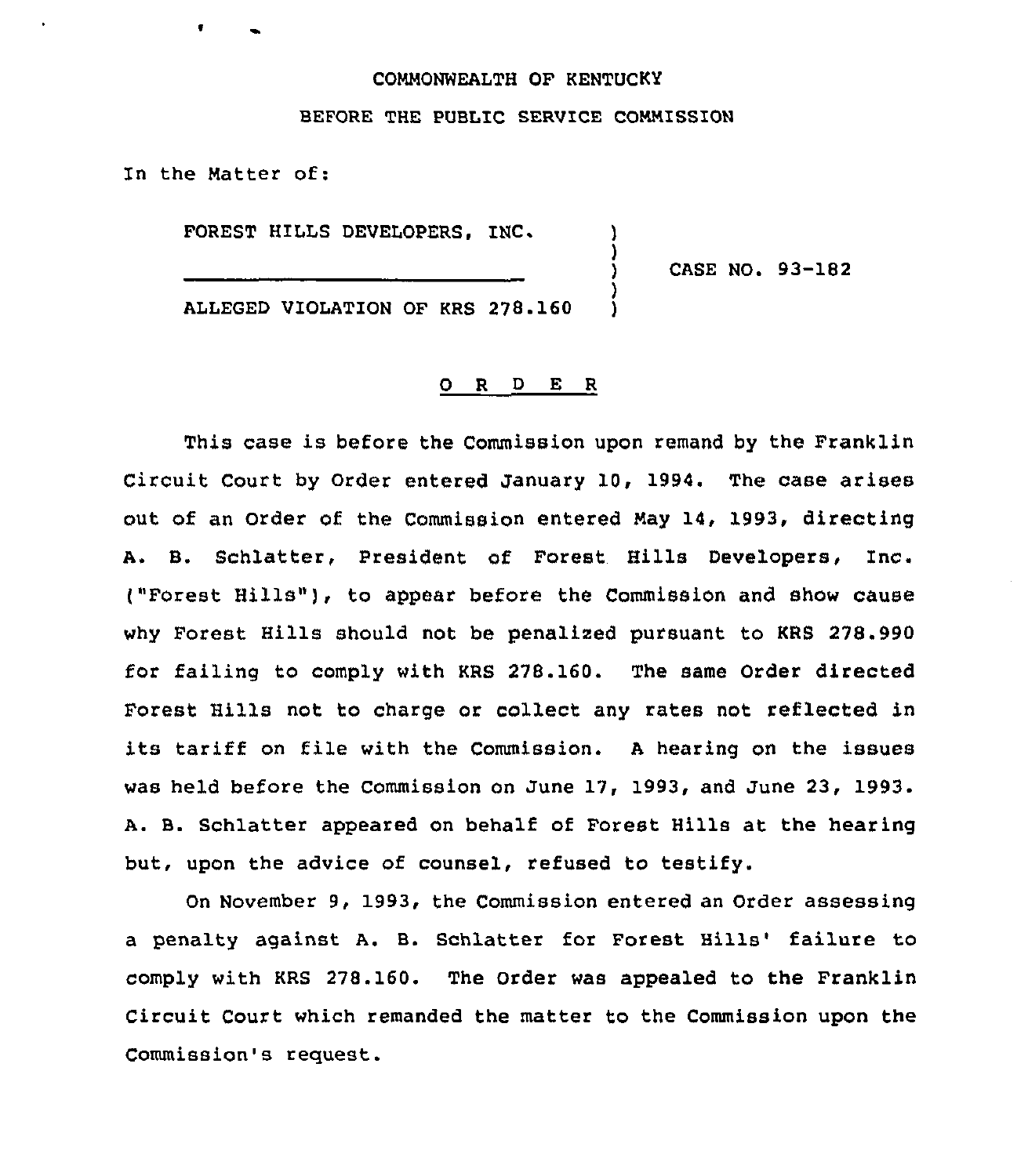# FINDINGS OF PACT

 $\mathbf{A} = \mathbf{A} \times \mathbf{A}$  . The  $\mathbf{A}$ 

Forest Hills is a corporation whose principal offices are in Louisville, Kentucky. A. B. Schlatter is its president and managing officer. Forest Hills owns and operates facilities used in the treatment of sewage for the public for compensation and is a utility subject to the jurisdiction of this Commission. On February 21, 1977, A. B. Schlatter, in his capacity as president of Forest Hills, filed a schedule of Forest Hills' rates and conditions of service, otherwise known as its tariff. Since its filing the tariff has remained in full force and effect.

The Forest Hills' tariff provides for four classes of service, including a class for commercial businesses. While conducting a billing analysis of Forest Hills, Commission Staff was unable to reconcile the bills charged commercial customers with the rates authorized in the filed tariff.

The Forest Hills' tariff authorizes rates for commercial customers based upon their consumption of water. On March 18, 1993, Forest Hills' accountants were asked to provide Commission Staff the water usage of those customers whose bills are based on water consumption. Staff was informed by the accountants that all customers are charged <sup>a</sup> flat rate for the services they receive. According to the utility's records reviewed by the staff, the rate charged customers in the commercial business class is not the minimum rate reflected in Forest Hills' tariff, nor is it always clearly divisible by the minimum rate, but instead the rate varies from customer to customer.

 $-2-$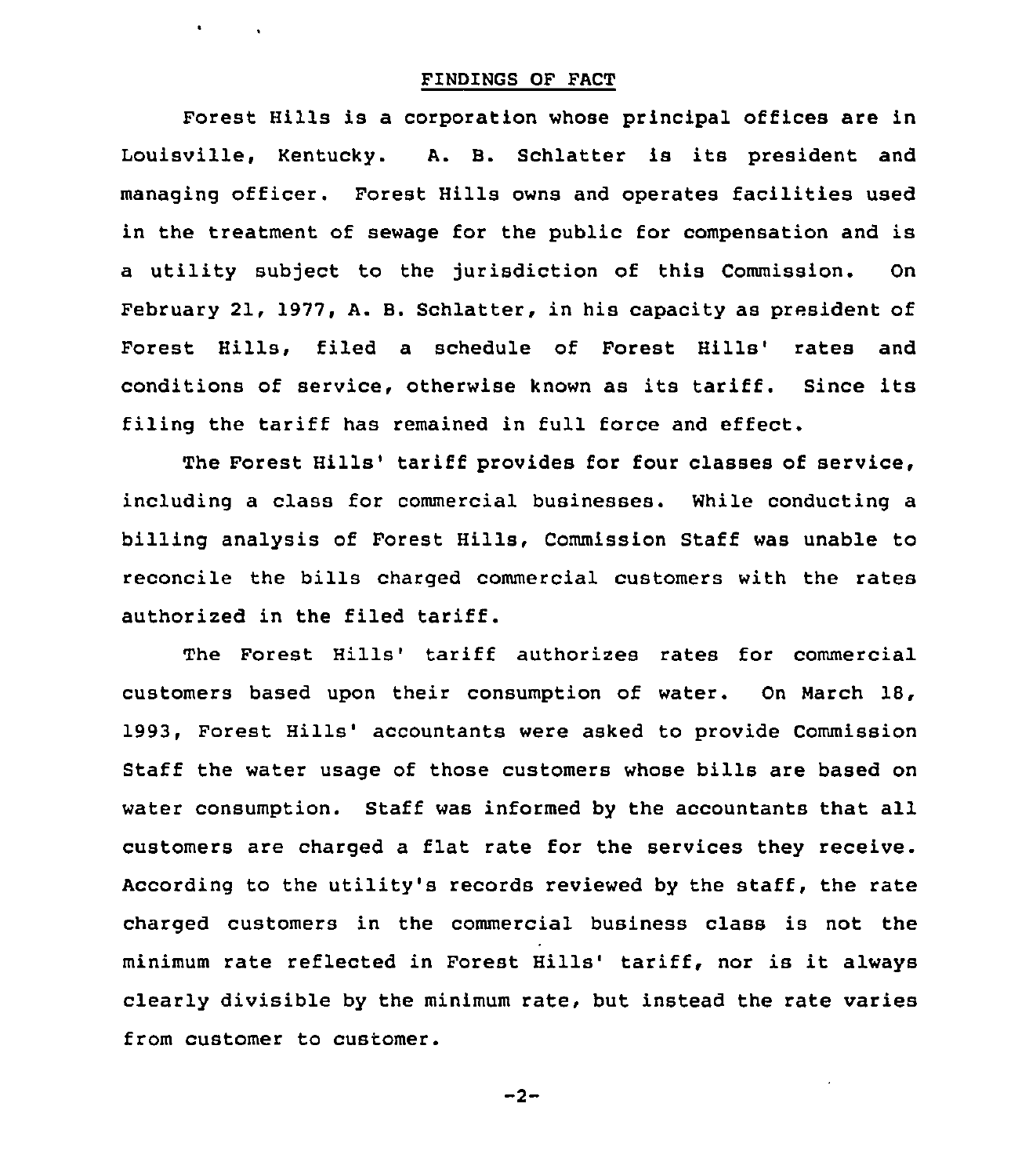## CONCLUSIONS OF LAW

 $\bullet$  .  $\bullet$ 

KRS 278.160(1) requires all utilities subject to the jurisdiction of the Commission to file with the Commission tariff schedules showing their rates and conditions of service. Subsection <sup>2</sup> of that section of the statute further requires utilities to charge for their service only in accordance with their filed tariffs. Charges for service which are greater or lesser than those permitted by the filed rate schedules are specifically prohibited by the statute. From the evidence presented, it appears that the rates charged commercial customers by Forest Hills do not conform to its tariff.

On the contrary, although the tariff requires that rates charged to commercial businesses be based upon their water consumption, the accountants who manage the utility's financial affairs have confirmed that this is not the case. This failure of Forest Hills to charge its commercial customers in accordance with the filed tariff is a violation of KRS 278.160(2).

KRS 278.990 prescribes the penalty for violation of the statutes regulating utilities. Subsection 1 of that section specifically provides as follows:

"[I]f any utility willfully violates any of the provisions of this chapter . . ., the utility shall be provisions of this chapter  $\cdot$   $\cdot$   $\cdot$ , the utility shall be subject to a civil penalty to be assessed by the commission for each offense not less than twenty-five dollars (\$25), not more than two thousand five hundred dollars (\$2,500). Each act, omission, or failure by an officer, agent, or other person acting for or employed by <sup>a</sup> utility and acting within the scope of his employment shall be deemed to be the act, omission or failure of the utility."

 $-3-$